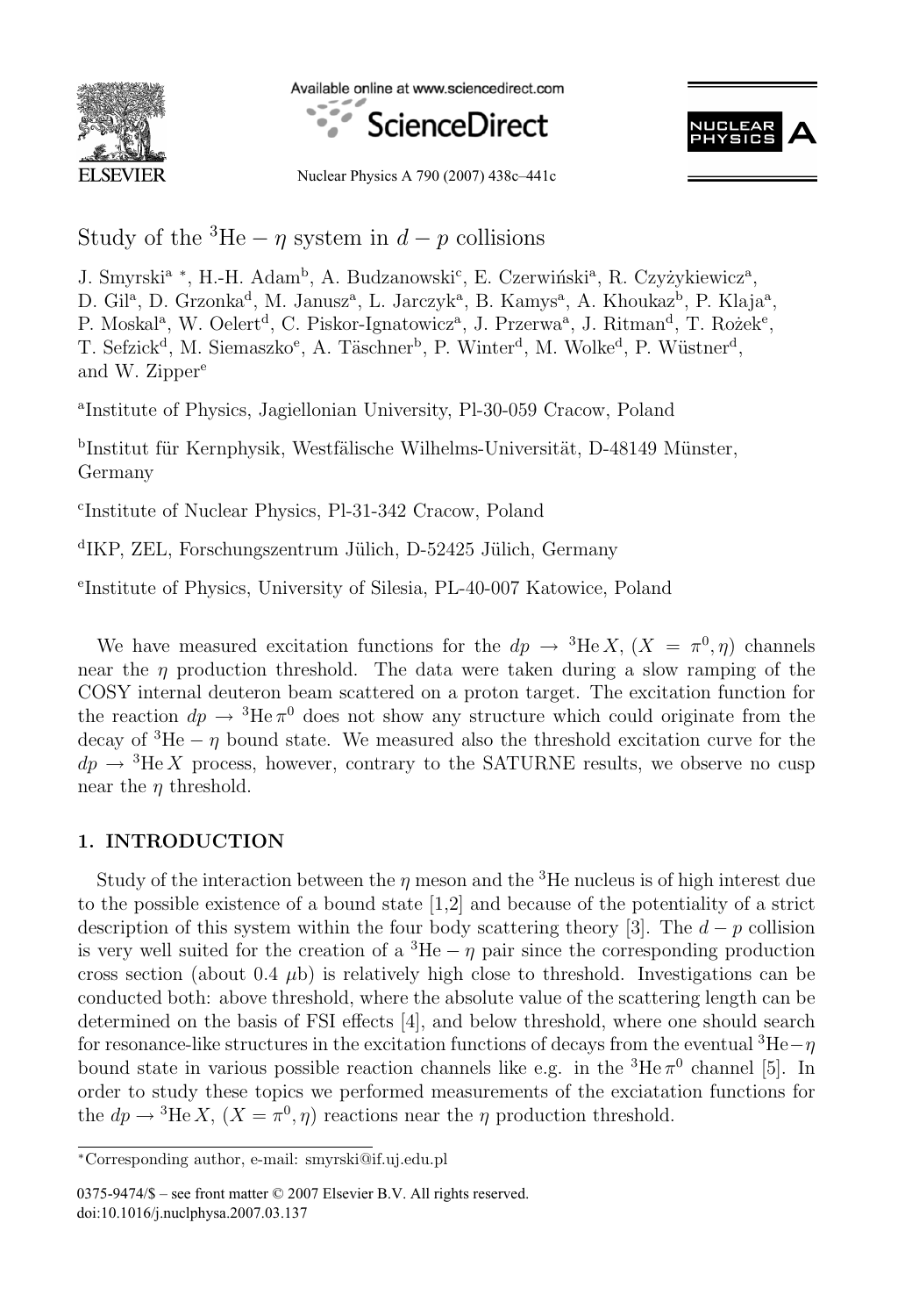## **2. EXPERIMENT**

The experiment was performed at the COoler SYnchrotron COSY in Jülich with the use of the COSY-11 detection facility [6] shown schematically in Fig. 1. The internal deuteron beam of COSY was scattered on a hydrogen cluster target installed in front of a COSY accelerator dipole magnet. The outgoing <sup>3</sup>He-ions from the  $dp \rightarrow$ <sup>3</sup>He X reactions were momentum analyzed in the dipole magnet and their trajectories were registered with two drift chambers D1 and D2. Identification of the <sup>3</sup>He-ions was based on the energy loss in the scintillation hodoscope S1 and, independently, on the time of flight on a path of 9 m between the scintillation hodoscope S1 and S3.



Figure 1. Scheme of the COSY-11 detection system.



Figure 2. Missing mass (x-axis) as a function of beam momentum (y-axis).

The momentum of the deuteron beam was varied continuously within each cycle from 3.095 GeV/c to 3.180 GeV/c, crossing the threshold for the  $dp \rightarrow$  <sup>3</sup>He $\eta$  reaction at 3.141 GeV/c. In the missing mass spectrum determined as a function of the beam momentum (see Fig. 2) a clear signals from the  $\eta$  meson production as well as from the single  $\pi^0$  production are visible. The present nominal beam momenta in the range around 3.1 GeV/c, calculated from the synchrotron frequency and the beam orbit length, are know at COSY with accuracy of 3 MeV/c. We determined the beam momentum more precisely using the dependence of the <sup>3</sup>He c.m. momentum squared  $(p_{cm}^2)$  on of the beam momentum for the  $dp \rightarrow {}^{3}$ He $\eta$  reaction. The solid line in Fig. 3 represents a fit to the experimental points and the dashed line represents relation based on the two-body kinematics. The threshold beam momenta determined for these two cases, corresponding to  $p_{cm} = 0$  MeV/c, differ by  $\Delta p = (-2.0 \pm 0.4 \text{ MeV/c})$ . This difference was taken as a correction to the nominal beam momentum. The indicated error is dominated by contribution due to the uncertainty of the mass of the  $\eta$  meson (547.75 $\pm$ 0.12) MeV [7] which influences the present result via the threshold energy.

The luminosity was determined by comparing differential counting rates for simultaneously registered elastic  $d - p$  scattering with corresponding cross sections taken from literature and parametrized as a function of the four-momentum transfer (see Fig. 4).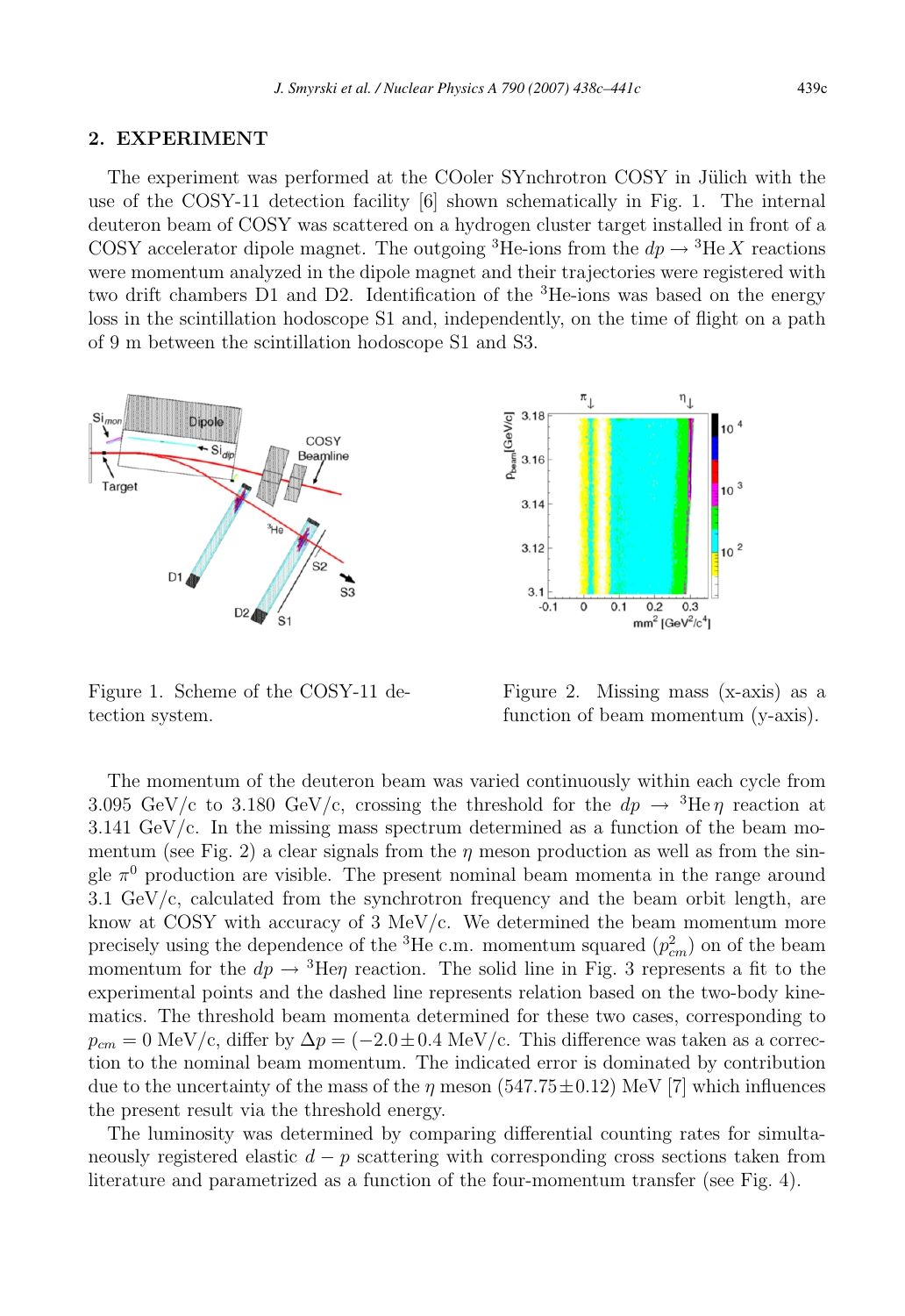



as a function of the nominal beam momentum. Solid line corresponds to a fit to the experimental counts and dashed line represents kinematical relation based on known particle masses. Figure 3. <sup>3</sup>He c.m. momentum squared

Figure 4. Experimental rate of elastic dp events corrected for the detector acceptance as a function of the fourmomentum transfer. Solid line corresponds to parametrization of elastic dp cross sections.

## **3. EXCITATION FUNCTIONS**

In our search of the <sup>3</sup>He –  $\eta$  bound state, we investigated the  $dp \rightarrow$ <sup>3</sup>He  $\pi$ <sup>0</sup> differential cross sections for the forward pion angles  $(\Theta_{d-\pi}^{cm} = 0^{\circ})$ . This choice is dictated by the fact that the  $dp \rightarrow {}^{3}He\pi {}^{0}$  cross section is up to two orders of magnitude smaller at the forward angles than at the most backward angles [8]. Assuming that the searched structure is produced isotropically, one can expect that it can be best seen just at the forward angles since it appears on the level of small "non-resonant" cross section. Fig. 5 shows the pion production cross sections as a function of the beam momentum. Except of statistical fluctuations no structure can be seen in this curve. Assuming, that a  $3\sigma$ deviation in this curve would be a signal of the  ${}^{3}$ He –  $\eta$  bound state formation and its subsequent decay in  ${}^{3}$ He $\pi$ <sup>0</sup> channel, we determined the upper limit for the corresponding cross section as equal to 70 nb. This limit appears not very restrictive at least under assumption that the cross sections for the  ${}^{3}$ He –  $\eta$  bound state formation are of the same order as the  $dp \rightarrow {}^{3}$ He  $\eta$  cross sections near threshold (0.4 $\mu$ b), and that other possible decay channels like  $dp\pi^{0}$  are more favorable.

The analysis of the experimental data for the  $dp \rightarrow {}^{3}He \eta$  channel is not finished yet, however, the preliminary total cross sections for excess energies  $Q < 4$  MeV are in agreement with the data of Mayer et al. [9] and confirm the strong enhancement observed near-threshold due to the  ${}^{3}$ He –  $\eta$  FSI.

Data collected in the present experiment were also used to investigate the cusp observed in the threshold excitation curve for the  $dp \rightarrow {}^{3}He X$  process which was measured with the SPES-IV spectrometer at SATURNE [10]. The cusp was visible at the  $\eta$  threshold and, as suggested by Wilkin [11], it can be caused by an interference between an intermediate